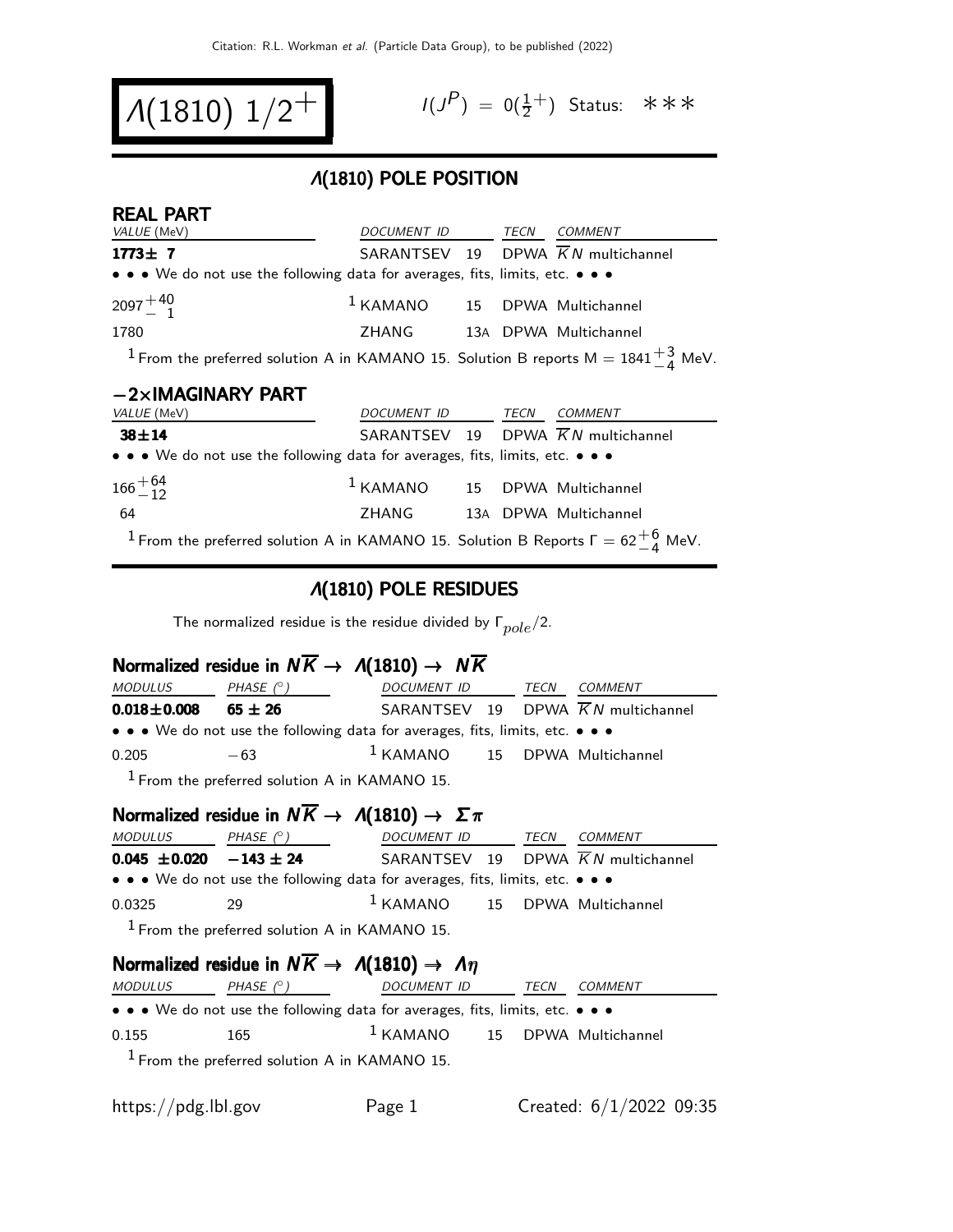|                               | Normalized residue in $N\overline{K} \rightarrow A(1810) \rightarrow A\sigma$                                                                             |                                          |  |                                                |
|-------------------------------|-----------------------------------------------------------------------------------------------------------------------------------------------------------|------------------------------------------|--|------------------------------------------------|
|                               | $\begin{array}{ccccccccc}\textit{MODULUS} & \textit{PHASE}& \texttt{?}) & \textit{DOCUMENT} & \textit{ID} & \textit{TECN} & \textit{COMMENT} \end{array}$ |                                          |  |                                                |
| $0.055 \pm 0.020$ 30 $\pm$ 16 |                                                                                                                                                           |                                          |  | SARANTSEV 19 DPWA $\overline{K}N$ multichannel |
|                               | Normalized residue in $N\overline{K} \rightarrow \Lambda(1810) \rightarrow \Xi K$                                                                         |                                          |  |                                                |
|                               | MODULUS PHASE (°) DOCUMENT ID TECN COMMENT                                                                                                                |                                          |  |                                                |
|                               | • • • We do not use the following data for averages, fits, limits, etc. • • •                                                                             |                                          |  |                                                |
| 0.0937                        | $-64$                                                                                                                                                     | <sup>1</sup> KAMANO 15 DPWA Multichannel |  |                                                |
|                               | $1$ From the preferred solution A in KAMANO 15.                                                                                                           |                                          |  |                                                |
|                               | Normalized residue in $N\overline{K} \to \Lambda(1810) \to \Sigma(1385)\pi$                                                                               |                                          |  |                                                |
| <b>MODULUS</b>                | PHASE (° ) DOCUMENT ID TECN COMMENT                                                                                                                       |                                          |  |                                                |
|                               | <b>0.08 ±0.03</b> $-50 \pm 30$ SARANTSEV 19 DPWA $\overline{K}N$ multichannel                                                                             |                                          |  |                                                |
|                               | • • • We do not use the following data for averages, fits, limits, etc. • • •                                                                             |                                          |  |                                                |
| $-10$<br>0.244                |                                                                                                                                                           | <sup>1</sup> KAMANO 15 DPWA Multichannel |  |                                                |
|                               | $1$ From the preferred solution A in KAMANO 15.                                                                                                           |                                          |  |                                                |
|                               | Normalized residue in $N\overline{K} \to \Lambda(1810) \to N\overline{K}^*(892)$ , S=1/2, P-wave                                                          |                                          |  |                                                |
| <b>MODULUS</b>                | PHASE (° ) DOCUMENT ID TECN COMMENT                                                                                                                       |                                          |  |                                                |
| $0.03 \pm 0.03$               |                                                                                                                                                           |                                          |  | SARANTSEV 19 DPWA $\overline{K}N$ multichannel |
|                               | • • • We do not use the following data for averages, fits, limits, etc. • • •                                                                             |                                          |  |                                                |
| $-97$<br>0.159                |                                                                                                                                                           | <sup>1</sup> KAMANO 15 DPWA Multichannel |  |                                                |
|                               | $1$ From the preferred solution A in KAMANO 15.                                                                                                           |                                          |  |                                                |
|                               | Normalized residue in $N\overline{K} \to \Lambda(1810) \to N\overline{K}^*(892)$ , S=3/2, P-wave                                                          |                                          |  |                                                |
|                               | $\begin{array}{ccccccccc}\textit{MODULUS} & \textit{PHASE}& @ & \textit{DOCUMENT} & \textit{ID} & \textit{TECN} & \textit{COMMENT} \end{array}$           |                                          |  |                                                |
| $0.05 \pm 0.04$               |                                                                                                                                                           |                                          |  | SARANTSEV 19 DPWA $\overline{K}N$ multichannel |
|                               | • • • We do not use the following data for averages, fits, limits, etc. • • •                                                                             |                                          |  |                                                |
| 0.0497                        | $\overline{2}$                                                                                                                                            | <sup>1</sup> KAMANO 15 DPWA Multichannel |  |                                                |

1 From the preferred solution A in KAMANO 15.

## Λ(1810) MASS

| VALUE (MeV)                                                                   | <b>DOCUMENT ID</b> |     |      | <b>COMMENT</b>                             |
|-------------------------------------------------------------------------------|--------------------|-----|------|--------------------------------------------|
| 1740 to 1840 (≈ 1790) OUR ESTIMATE                                            |                    |     |      |                                            |
| $1773 \pm 7$                                                                  | SARANTSEV          | 19  |      | DPWA $\overline{K}N$ multichannel          |
| $1821 \pm 10$                                                                 | ZHANG              | 13A |      | DPWA Multichannel                          |
| $1841 \pm 20$                                                                 | <b>GOPAL</b>       | 80  |      | DPWA $KN \rightarrow KN$                   |
| $1735 \pm 5$                                                                  | CARROLL            | 76  |      | DPWA Isospin-0 total $\sigma$              |
| $1746 \pm 10$                                                                 | <b>PREVOST</b>     | 74  |      | DPWA $K^- N \rightarrow \Sigma(1385)\pi$   |
| $1780 \pm 20$                                                                 | LANGBEIN           | 72  |      | <b>IPWA</b> $\overline{K}N$ multichannel   |
| • • • We do not use the following data for averages, fits, limits, etc. • • • |                    |     |      |                                            |
| $1853 \pm 20$                                                                 | GOPAL              | 77  |      | DPWA $\overline{K}N$ multichannel          |
| 1861 or 1953                                                                  | $1$ MARTIN         | 77  |      | DPWA $\overline{K}N$ multichannel          |
| 1755                                                                          | <b>KIM</b>         | 71  |      | DPWA K-matrix analysis                     |
| 1800                                                                          | ARMENTEROS70       |     | HBC. | $\overline{K}N \rightarrow \overline{K}N$  |
| 1750                                                                          | ARMENTEROS70       |     |      | HBC $KN \rightarrow \Sigma \pi$            |
| $1690 \pm 10$                                                                 | BARBARO- 70        |     |      | HBC $\overline{K}N \rightarrow \Sigma \pi$ |
| https://pdg.lbl.gov                                                           | Page 2             |     |      | Created: $6/1/2022$ 09:35                  |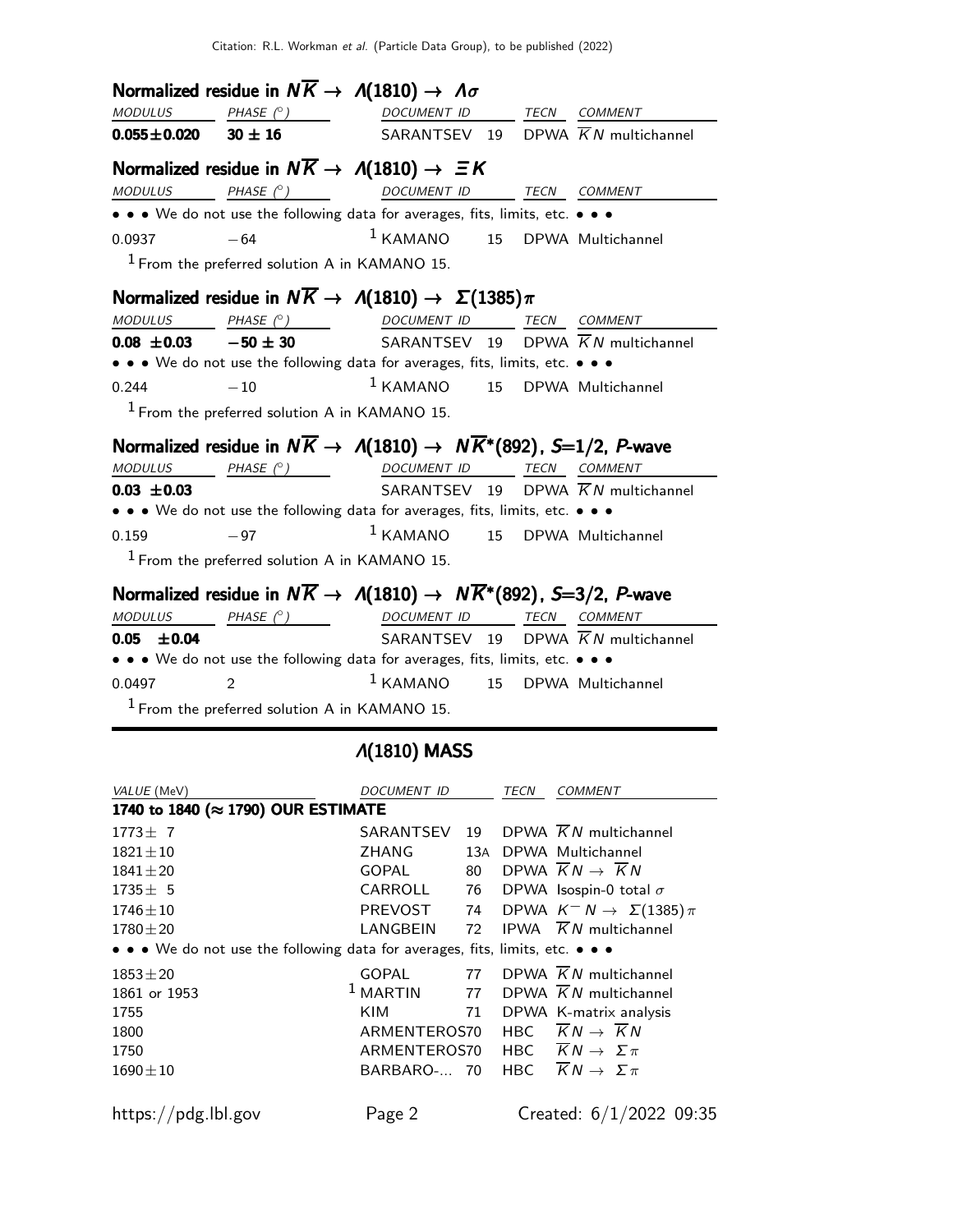Citation: R.L. Workman et al. (Particle Data Group), to be published (2022)

| 1740 | <b>BAILEY</b>                         |  | 69 DPWA $\overline{K}N \rightarrow \overline{K}N$ |  |
|------|---------------------------------------|--|---------------------------------------------------|--|
| 1745 | ARMENTEROS68B HBC $KN \rightarrow KN$ |  |                                                   |  |

 $1$  The two MARTIN 77 values are from a T-matrix pole and from a Breit-Wigner fit.

## Λ(1810) WIDTH

| VALUE (MeV)                                                                        | DOCUMENT ID    |     | TECN       | <b>COMMENT</b>                                 |
|------------------------------------------------------------------------------------|----------------|-----|------------|------------------------------------------------|
| 50 to 170 (≈ 110) OUR ESTIMATE                                                     |                |     |            |                                                |
| $39 + 15$                                                                          | SARANTSEV      | 19  |            | DPWA $KN$ multichannel                         |
| $174 + 50$                                                                         | ZHANG          | 13A |            | DPWA Multichannel                              |
| $164 + 20$                                                                         | <b>GOPAL</b>   | 80  |            | DPWA $\overline{K}N \rightarrow \overline{K}N$ |
| $90 + 20$                                                                          | <b>CAMERON</b> | 78B |            | DPWA $K^- p \rightarrow N K^*$                 |
| $46 + 20$                                                                          | PREVOST        | 74  |            | DPWA $K^- N \rightarrow \Sigma(1385)\pi$       |
| $120 \pm 10$                                                                       | LANGBEIN       | 72  |            | IPWA $\overline{K}N$ multichannel              |
| • • • We do not use the following data for averages, fits, limits, etc. • • •      |                |     |            |                                                |
| $166 + 20$                                                                         | <b>GOPAL</b>   | 77  |            | DPWA $KN$ multichannel                         |
| 535 or 585                                                                         | $1$ MARTIN     | 77  |            | DPWA $\overline{K}N$ multichannel              |
| 28                                                                                 | CARROLL        | 76  |            | DPWA Isospin-0 total $\sigma$                  |
| 35                                                                                 | KIM            | 71  |            | DPWA K-matrix analysis                         |
| 30                                                                                 | ARMENTEROS70   |     |            | HBC $\overline{K}N \rightarrow \overline{K}N$  |
| 70                                                                                 | ARMENTEROS70   |     |            | HBC $\overline{K}N \rightarrow \Sigma \pi$     |
| 22                                                                                 | BARBARO-       | 70  |            | HBC $\overline{K}N \rightarrow \Sigma \pi$     |
| 300                                                                                | <b>BAILEY</b>  | 69  |            | DPWA $\overline{K}N \rightarrow \overline{K}N$ |
| 147                                                                                | ARMENTEROS68B  |     | <b>HBC</b> |                                                |
| $1$ The two MARTIN 77 values are from a T-matrix pole and from a Breit-Wigner fit. |                |     |            |                                                |

## Λ(1810) DECAY MODES

|            | Mode                                   | Fraction $(\Gamma_i/\Gamma)$ |
|------------|----------------------------------------|------------------------------|
| $\Gamma_1$ | ΝK                                     | $0.05$ to $0.35$             |
| $\Gamma_2$ | $\Sigma \pi$                           | $(16 \pm 5)\%$               |
| $\Gamma_3$ | $\Lambda$                              |                              |
| $\Gamma_4$ | $\equiv$ $K$                           |                              |
| $\Gamma_5$ | $\Sigma(1385)\pi$                      | $(40 \pm 15)\%$              |
| $\Gamma_6$ | $N\overline{K}$ <sup>*</sup> (892)     | $30 - 60 \%$                 |
| $\Gamma$   | $N\overline{K}^*(892)$ , S=1/2, P-wave |                              |
| $\Gamma_8$ | $N\overline{K}$ *(892), S=3/2, P-wave  |                              |

# Λ(1810) BRANCHING RATIOS

| $\Gamma(N\overline{K})/\Gamma_{\rm total}$ |              |    |      | $\Gamma_1/\Gamma$                              |
|--------------------------------------------|--------------|----|------|------------------------------------------------|
| <i>VALUE</i>                               | DOCUMENT ID  |    | TECN | <b>COMMENT</b>                                 |
| 0.05 to 0.35 OUR ESTIMATE                  |              |    |      |                                                |
| $0.025 \pm 0.013$                          | SARANTSEV 19 |    |      | DPWA $KN$ multichannel                         |
| $0.19 \pm 0.08$                            | ZHANG        |    |      | 13A DPWA $\overline{K}N$ multichannel          |
| $0.24 \pm 0.04$                            | GOPAL        | 80 |      | DPWA $\overline{K}N \rightarrow \overline{K}N$ |
| $0.36 \pm 0.05$                            | LANGBEIN     |    |      | 72 IPWA $\overline{K}N$ multichannel           |
|                                            |              |    |      |                                                |
| https://pdg.lbl.gov                        | Page 3       |    |      | Created: $6/1/2022$ 09:35                      |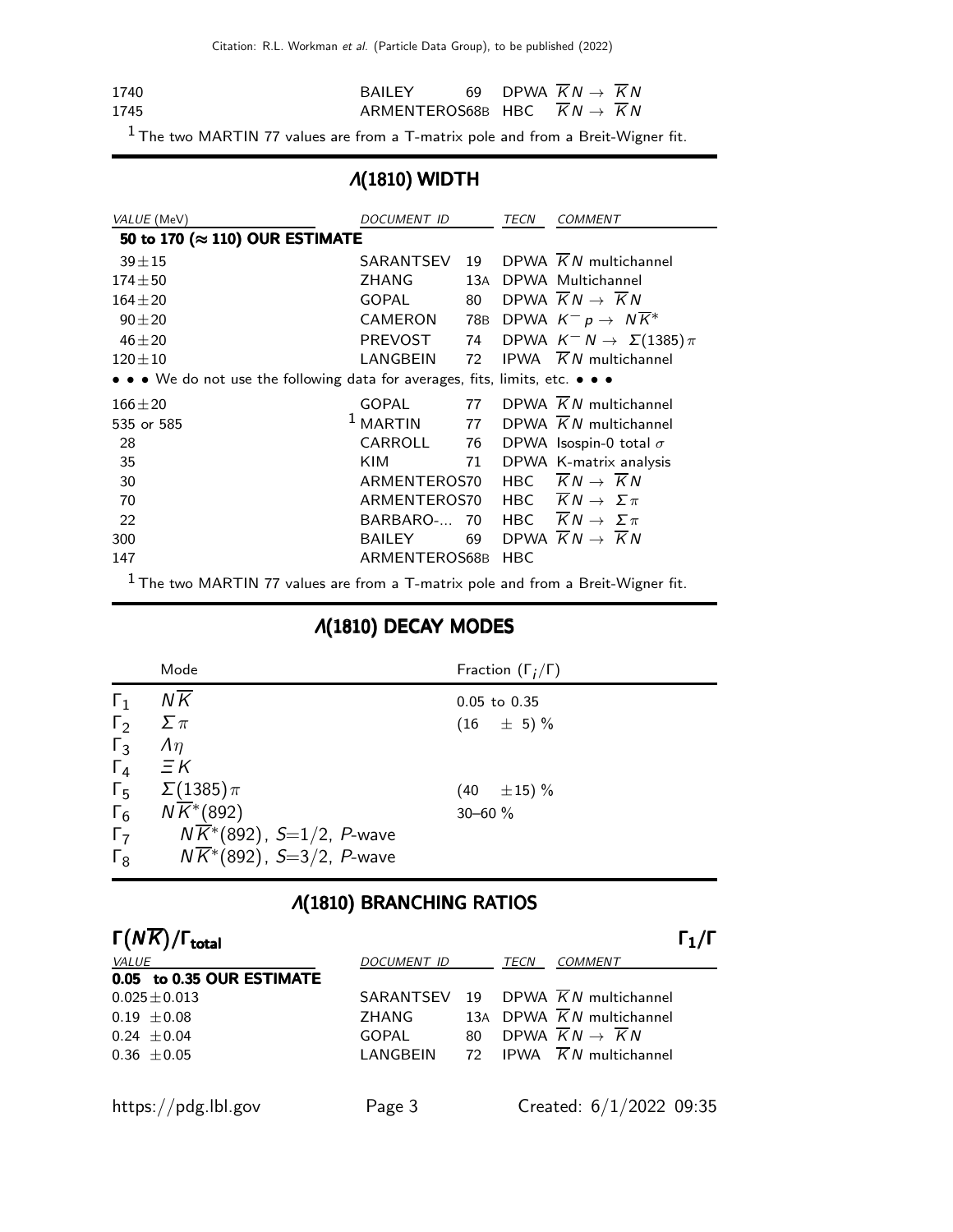• • • We do not use the following data for averages, fits, limits, etc. • • •

| 0.225           |                                                              |  | $1$ KAMANO 15 DPWA $\overline{K}N$ multichannel          |
|-----------------|--------------------------------------------------------------|--|----------------------------------------------------------|
| $0.21 \pm 0.04$ |                                                              |  | GOPAL 77 DPWA See GOPAL 80                               |
| 0.52 or 0.49    |                                                              |  | <sup>2</sup> MARTIN 77 DPWA $\overline{K}N$ multichannel |
| 0.30            |                                                              |  | KIM 71 DPWA K-matrix analysis                            |
| 0.15            | ARMENTEROS70 DPWA $\overline{K}N \rightarrow \overline{K}N$  |  |                                                          |
| 0.55            | BAILEY 69 DPWA $\overline{K}N \rightarrow \overline{K}N$     |  |                                                          |
| 0.4             | ARMENTEROS68B DPWA $\overline{K}N \rightarrow \overline{K}N$ |  |                                                          |

 $1$  From the preferred solution A in KAMANO 15.

 $^2$ The two MARTIN 77 values are from a T-matrix pole and from a Breit-Wigner fit.

| $\Gamma(\Sigma \pi)/\Gamma_{\rm total}$                                       |                                          |      |                                                | $\Gamma_2/\Gamma$ |
|-------------------------------------------------------------------------------|------------------------------------------|------|------------------------------------------------|-------------------|
| <i>VALUE</i>                                                                  | <i>DOCUMENT ID</i>                       | TECN | <i>COMMENT</i>                                 |                   |
| $0.16 \pm 0.05$                                                               |                                          |      | SARANTSEV 19 DPWA $\overline{K}N$ multichannel |                   |
| • • • We do not use the following data for averages, fits, limits, etc. • • • |                                          |      |                                                |                   |
| 0.009                                                                         | <sup>1</sup> KAMANO 15 DPWA Multichannel |      |                                                |                   |
| $1$ From the preferred solution A in KAMANO 15.                               |                                          |      |                                                |                   |

#### Γ $(Aη)/\Gamma$ <sub>total</sub> Γ<sub>3</sub>/Γ

| <i>VALUE</i>                                                                  | DOCUMENT ID                       | TECN | <i>COMMENT</i> |
|-------------------------------------------------------------------------------|-----------------------------------|------|----------------|
| • • • We do not use the following data for averages, fits, limits, etc. • • • |                                   |      |                |
| 0.111                                                                         | $1$ KAMANO $15$ DPWA Multichannel |      |                |
| $1$ From the preferred solution A in KAMANO 15.                               |                                   |      |                |

| $\Gamma(\equiv \cal K)/\Gamma_{\rm total}$                                                                            |                                          |  |                | $\Gamma_{\mathbf{A}}/\Gamma$ |
|-----------------------------------------------------------------------------------------------------------------------|------------------------------------------|--|----------------|------------------------------|
| <i>VALUE</i>                                                                                                          | DOCUMENT ID TECN                         |  | <i>COMMENT</i> |                              |
| $\bullet \bullet \bullet$ We do not use the following data for averages, fits, limits, etc. $\bullet \bullet \bullet$ |                                          |  |                |                              |
| 0.051                                                                                                                 | <sup>1</sup> KAMANO 15 DPWA Multichannel |  |                |                              |
| $1$ From the preferred solution A in KAMANO 15.                                                                       |                                          |  |                |                              |

| $\Gamma(\Sigma(1385)\pi)/\Gamma_{\rm total}$                                                                          |                                 |      |                                                | $\Gamma_5/\Gamma$ |
|-----------------------------------------------------------------------------------------------------------------------|---------------------------------|------|------------------------------------------------|-------------------|
| <b>VALUE</b>                                                                                                          | DOCUMENT ID                     | TECN | COMMENT                                        |                   |
| $0.40 \pm 0.15$                                                                                                       |                                 |      | SARANTSEV 19 DPWA $\overline{K}N$ multichannel |                   |
| $\bullet \bullet \bullet$ We do not use the following data for averages, fits, limits, etc. $\bullet \bullet \bullet$ |                                 |      |                                                |                   |
| 0.600                                                                                                                 | $1$ KAMANO 15 DPWA Multichannel |      |                                                |                   |
| $1$ From the preferred solution A in KAMANO 15.                                                                       |                                 |      |                                                |                   |

# $\Gamma(N\overline{K}^*(892), S=1/2, P\text{-wave})/\Gamma_{\text{total}}$  Γ<sub>7</sub>/Γ

| <i>VALUE</i>                                                                                                                  | DOCUMENT ID TECN                  |  | <i>COMMENT</i> |
|-------------------------------------------------------------------------------------------------------------------------------|-----------------------------------|--|----------------|
| $\bullet$ $\bullet$ $\bullet$ We do not use the following data for averages, fits, limits, etc. $\bullet$ $\bullet$ $\bullet$ |                                   |  |                |
| 0.003                                                                                                                         | $1$ KAMANO $15$ DPWA Multichannel |  |                |
| $1$ From the preferred solution A in KAMANO 15.                                                                               |                                   |  |                |
|                                                                                                                               |                                   |  |                |

| $(\Gamma_i \Gamma_f)^{\frac{1}{2}} / \Gamma_{\text{total}}$ in $N \overline{K} \rightarrow A(1810) \rightarrow \Sigma \pi$ |                |    | $(\Gamma_1 \Gamma_2)^{\frac{1}{2}} / \Gamma$ |                                                            |  |
|----------------------------------------------------------------------------------------------------------------------------|----------------|----|----------------------------------------------|------------------------------------------------------------|--|
| VALUE                                                                                                                      | DOCUMENT ID    |    | TECN                                         | COMMENT                                                    |  |
| $-0.08 \pm 0.05$<br>$-0.24 \pm 0.04$                                                                                       | ZHANG<br>GOPAL | 77 |                                              | 13A DPWA Multichannel<br>DPWA $\overline{K}N$ multichannel |  |
| https://pdg.lbl.gov                                                                                                        | Page 4         |    |                                              | Created: $6/1/2022$ 09:35                                  |  |